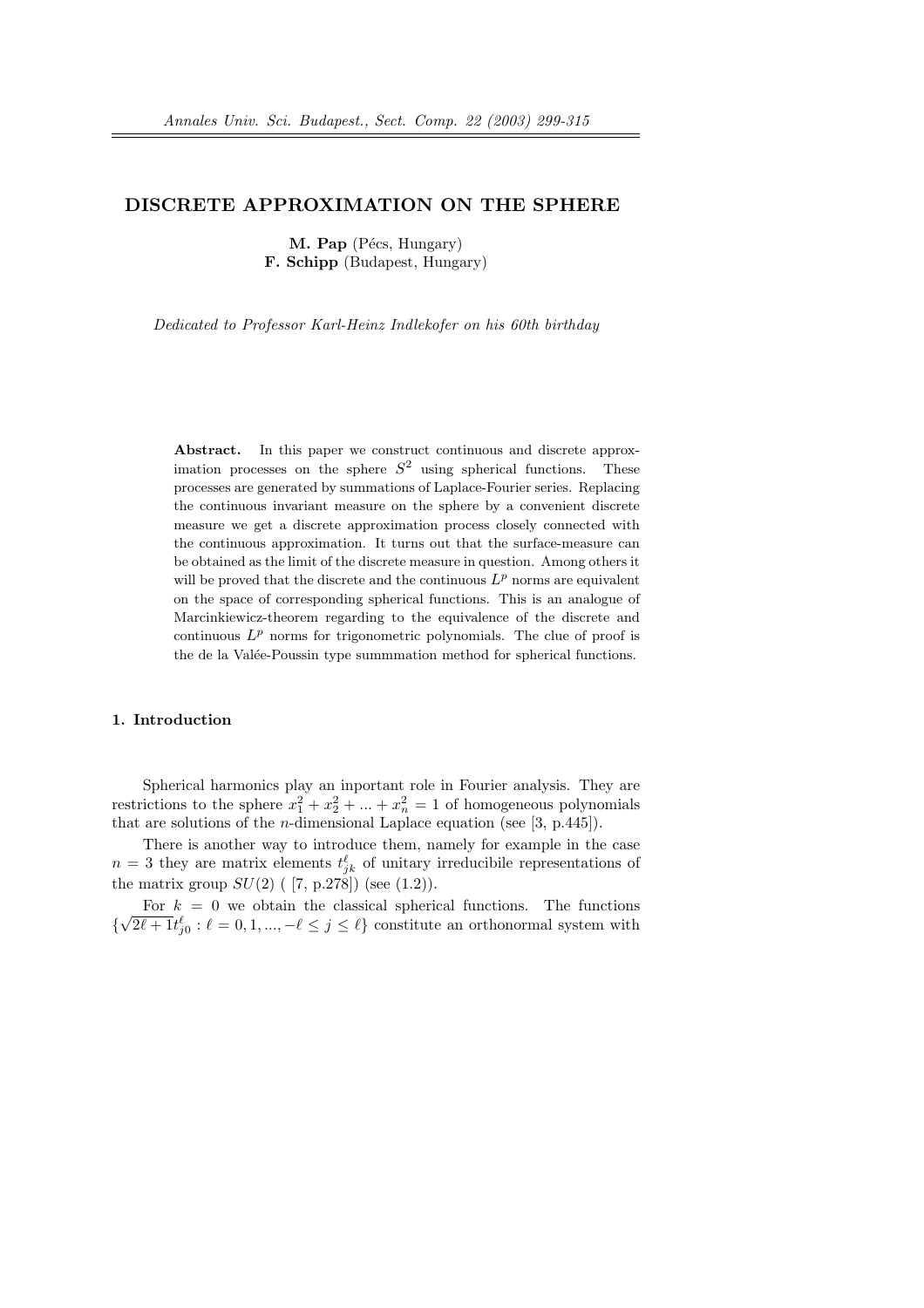respect to the invariant measure (given by formula (1.6)) on three dimensional unit sphere  $S^2$  and the corresponding Fourier series is convergent in  $L^2(S^2)$ .

Taking the classical spherical functions we will construct an approximation process with the nodal points defined by (2.1). We will show that the approximation function can be written as a discrete integral (see (2.6)). The advantage of the integral notation is that it brings to light the formal similarity between the *n*-th approximation process of the function  $f$  defined on  $S^2$  and the *n*-th partial sum of the Laplace-Fourier series  $(1.8)$ .

It is natural to ask for conditions under which the spherical approximation process will tend to f?

In the one variable case there is a rich bibliography where the approximation properties of algebraic and trigonometric polynomials are studied, for example P. Erdős and P. Turán in  $[4]$ , R. Askey in  $[2]$ , G. Szegő in  $[5]$  etc. From the point of view of the numerical method the discrete approximation process plays an important role. An example of such a discrete process is the trigonometric interpolation studied in Zygmund's book [6, vol.II]. Another method which is based on the discrete  $\theta$  –summation is applied in control theory  $(see [9]).$ 

In this paper we construct continuous and discrete approximation processes on the sphere  $S<sup>2</sup>$  using spherical functions. These processes are generated by summations of Laplace-Fourier series. Replacing the continuous invariant measure on the sphere by a convenient discrete measure we get a discrete approximation process closely connected with the continuous approximation. It turns out that the surface-measure can be obtained as the limit of the discrete measure in question. Among others it will be proved that the discrete and the continuous  $L^p$  norms are equivalent on the space of corresponding spherical functions. This is an analogue of Marcinkiewicz-theorem regarding to the equivalence of the discrete and continuous  $L^p$  norms for trigonometric polynomials. The clue of the proof is the de la Valée-Poussin type summmation method for spherical functions.

## 2. Spherical functions

In this section we will summarize some results connected with spherical functions. The spherical functions can be expressed by irreductible representations of the group  $SU(2)$ , where

$$
SU(2) = \{ g \in SL(2) : g^* = g^{-1} \}
$$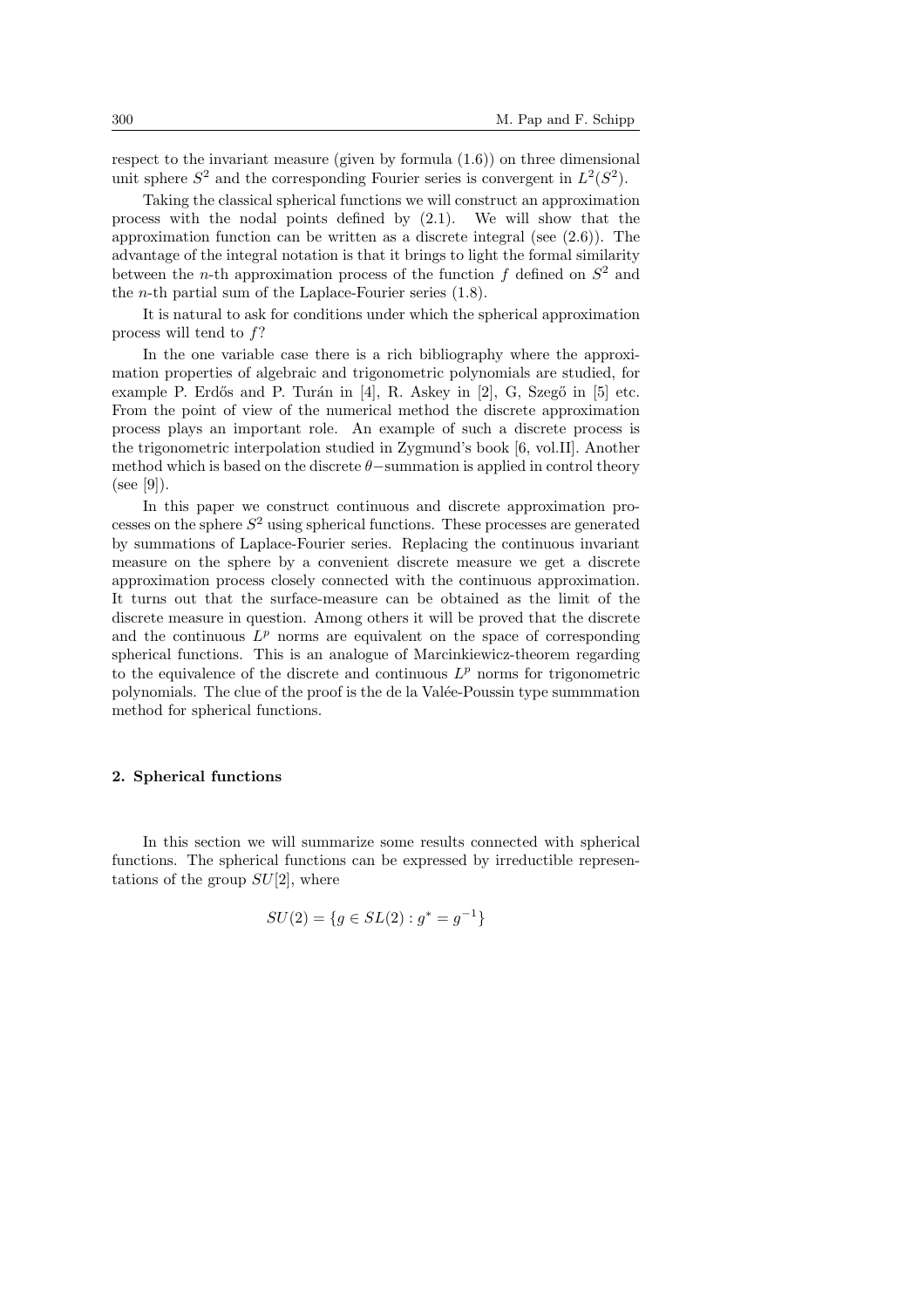is the set of second order unitary matrices. If  $g \in SU(2)$ , then it can be represented in the following form:

$$
g = \begin{pmatrix} \alpha & \beta \\ -\overline{\beta} & \overline{\alpha} \end{pmatrix}, \quad |\alpha|^2 + |\beta|^2 = 1, \quad \alpha, \beta \in \mathbb{C}.
$$

Every element from  $SU(2)$  can be represented with the so called Euler angles, namely there exist  $\theta \in (0, \pi), \varphi \in [0, 2\pi), \psi \in [-2\pi, 2\pi)$  so that:

$$
g = \begin{pmatrix} e^{i\varphi/2} & 0 \\ 0 & e^{-i\varphi/2} \end{pmatrix} \begin{pmatrix} \cos(\theta/2) & i\sin(\theta/2) \\ i\sin(\theta/2) & \cos(\theta/2) \end{pmatrix} \begin{pmatrix} e^{i\psi/2} & 0 \\ 0 & e^{-i\psi/2} \end{pmatrix} :=
$$
  

$$
:= k(\varphi)a(\theta)k(\psi),
$$

where  $|\alpha| = \cos(\theta/2)$ ,  $\text{Arg}\alpha = (\varphi + \psi)/2$ ,  $\text{Arg}\beta = (\varphi - \psi + \pi)/2$ .

Let  $\ell \in \mathbb{N}$  and  $I_{\ell} := \{-\ell, -\ell + 1, ..., \ell\}.$  Denote by  $X^{\ell}$  the space of all homogeneous complex polynomials of degree  $2\ell$  in two variables. This is  $2\ell + 1$ dimensional and is spanned by the polynomials

$$
e_k^\ell(z_1,z_2)=\frac{z_1^{\ell+k}z_2^{\ell-k}}{\sqrt{(\ell+k)!(\ell-k)!}},
$$

where  $k \in I_{\ell}$ .

Denote by

$$
[t_{jk}^{\ell}]_{j,k \in I_{\ell}} = T^{\ell}
$$

the matrix of this representation regarding to the base  $\{e_k^{\ell}: k \in I_{\ell}\}\$  of the group  $SU[2]$ .

If g has the form  $g(\theta) = a(\theta)$  let define

(2.1)  
\n
$$
P_{jk}^{\ell}(\cos \theta) := t_{jk}^{\ell}(a(\theta)) =
$$
\n
$$
= \sqrt{\frac{(\ell - j)!}{(\ell + k)!(\ell - k)!(\ell + j)!}} 2^{j - l}i^{j - k}(\cos(\theta/2))^{j + k}(\sin(\theta/2))^{j - k}.
$$
\n
$$
\frac{d^{\ell + j}}{dy^{\ell + j}}[(y - 1)^{\ell + k}(y + 1)^{\ell - k}]\Big|_{y = \cos \theta}.
$$

If  $g = k(\varphi)a(\theta)k(\psi) \in SU(2)$ , then the correspondent  $t_{jk}^{\ell}$  has the following form

(2.2) 
$$
t_{jk}^{\ell}(g(\theta,\varphi,\psi)) = e^{-i(j\varphi+k\psi)}P_{jk}^{\ell}(\cos\theta),
$$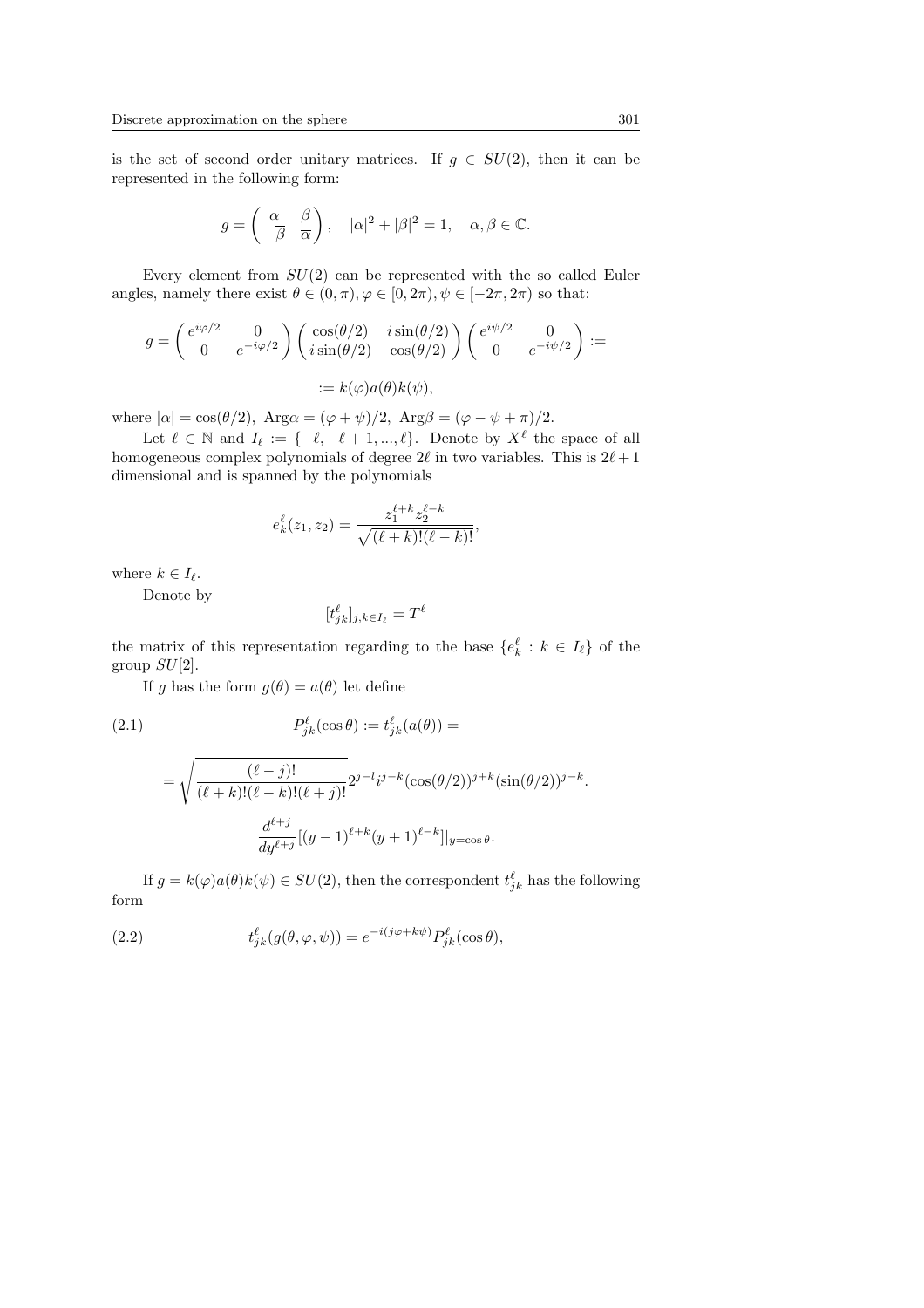where  $(\theta, \varphi, \psi)$  are the Euler angles.

For  $k = 0$  we obtain  $t_{j0}^{\ell}(g) = e^{-ij\varphi} P_{j0}^{\ell}(\cos \theta) := Y_{\ell j}(\varphi, \theta), \ \ell \in \mathbb{N}, \ j \in I_{\ell}$ , which are called spherical functions.

Let denote by  $S^2$  the three dimensional unit sphere.

The normalized spherical functions

$$
\sqrt{2\ell+1}t_{j0}^{\ell}(\varphi,\theta), \quad \ell \in \mathbb{N}, j \in I_{\ell}
$$

form an orthonormal system regarding to the scalar product generated by the following continuous measure on the unit sphere

(2.3) 
$$
\int_{S^2} f(x) d\mu(x) := \frac{1}{4\pi} \int_{0}^{2\pi} \int_{0}^{\pi} f(\varphi, \theta) \sin \theta d\theta d\varphi.
$$

i.e.

(2.4) 
$$
\sqrt{(2\ell+1)(2\ell'+1)} \int_{S^2} t_{m0}^{\ell}(g) \overline{t_{m'0}^{\ell'}}(g) d\mu(g) =
$$

$$
= \frac{\sqrt{(2\ell+1)(2\ell'+1)}}{4\pi} \int\limits_{0}^{2\pi} \int\limits_{0}^{\pi} e^{i(m-m')\varphi} P_{m0}^{\ell}(\cos\theta) \overline{P_{m'0}^{\ell'}(\cos\theta)} \sin\theta d\theta d\varphi =
$$
  
=  $\delta_{mm'}\delta_{\ell\ell'}.$ 

Moreover, every function f from  $L^2(S^2)$  can be represented in the following form

(2.5) 
$$
f(\varphi,\theta) = \sum_{\ell=0}^{\infty} (2\ell+1) \sum_{k=-\ell}^{k=\ell} C_{\ell k} t_{k0}^{\ell}(\varphi,\theta),
$$

where

(2.6) 
$$
C_{\ell k} = \frac{1}{4\pi} \int_{0}^{2\pi} \int_{0}^{\pi} f(\varphi, \theta) \overline{t_{k0}^{\ell}(\varphi, \theta)} \sin \theta d\theta d\varphi
$$

are the Laplace-Fourier coefficients and the series being convergent in  $L^2(S^2)$ with respect to the measure on  $S^2$ . For  $m = m'$  the relation (2.4) implies

(2.7) 
$$
\frac{\sqrt{(2\ell+1)(2\ell'+1)}}{2} \int_{0}^{\pi} P_{m0}^{\ell}(\cos \theta) \overline{P_{m0}^{\ell'}(\cos \theta)} \sin \theta d\theta = \delta_{\ell \ell'}
$$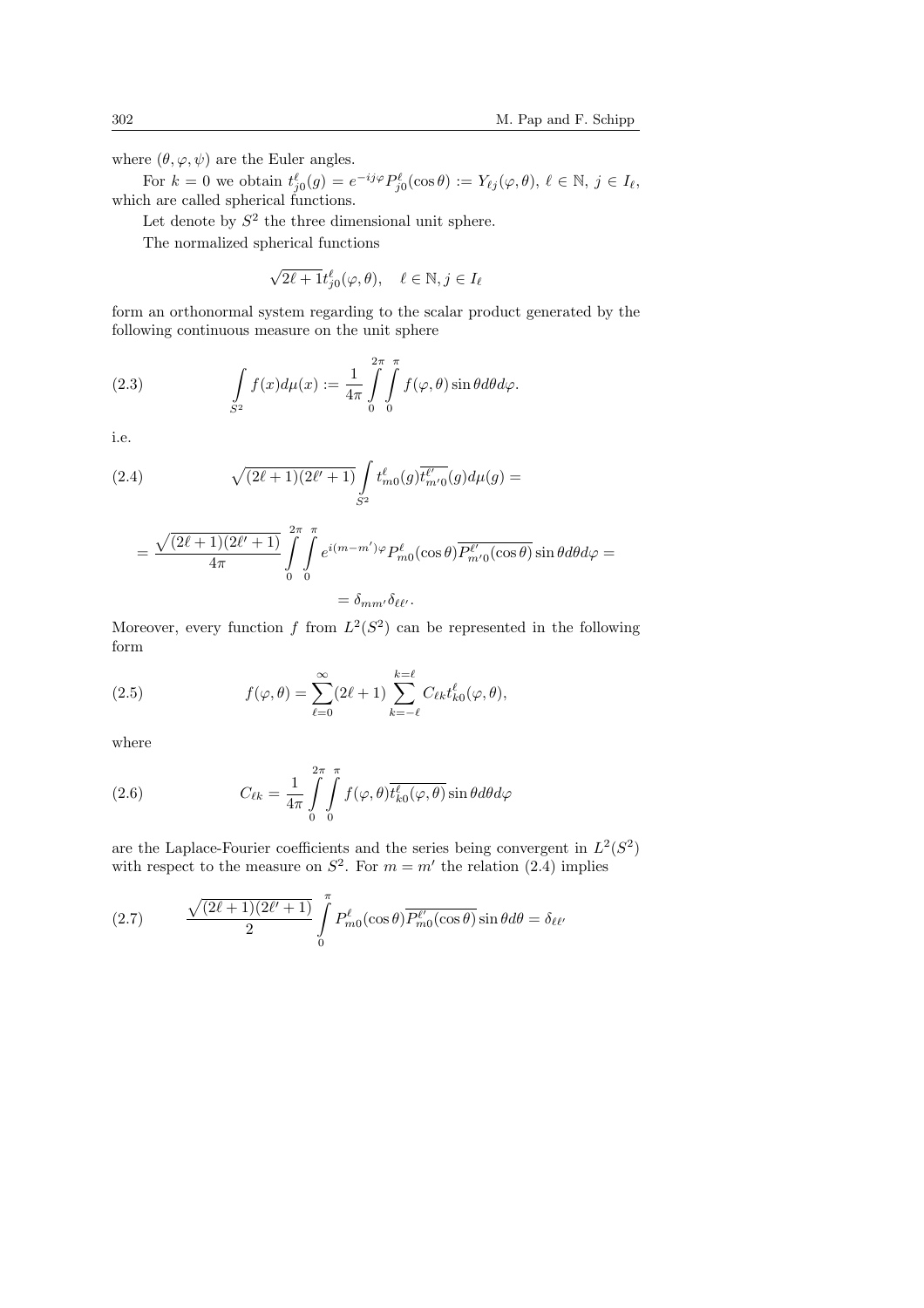and by substituting  $\cos \theta = x$  we obtain

(2.8) 
$$
\int_{-1}^{1} P_{m0}^{\ell}(x) \overline{P_{m0}^{\ell'}(x)} dx = \frac{2}{2\ell + 1} \delta_{\ell\ell'}.
$$

Let  $N \in \mathbb{N}^*, \ell \in \{0, ..., N-1\}, m \in I_{\ell}$ , then there are

$$
\sum_{\ell=0}^{N-1} (2\ell + 1) = N^2
$$

spherical functions of order less than N. For more details connected to spherical functions see [7]. In what follows we need the following theorem (see [5] p.47).

**Theorem A.** Let denote by  $\lambda_k^N \in (-1,1)$ ,  $k \in \{1,...,N\}$  the roots of Legendre polynomials  $P_N$  of order N, and for  $j = 1, ..., N$  let

$$
\ell_j^N(x) := \frac{(x - \lambda_1^N)...(x - \lambda_{j-1}^N)(x - \lambda_{j+1}^N)...(x - \lambda_N^N)}{(\lambda_j^N - \lambda_1^N)...(\lambda_j^N - \lambda_{j-1}^N)(\lambda_j^N - \lambda_{j+1}^N)...(\lambda_j^N - \lambda_N^N)},
$$

be the corresponding fundamental polynomials of Lagrange interpolation. Denote by

(2.9) 
$$
\mathcal{A}_k^N := \int_{-1}^1 \ell_k^N(x) dx \quad (1 \le k \le N),
$$

the corresponding Cristoffel-numbers. Then for every polynomial f of order less than 2N,

$$
\int_{-1}^{1} f(x)dx = \sum_{k=1}^{N} f(\lambda_k^N) \mathcal{A}_k^N.
$$

## 3. Discretisation

In what follows, taking as starting point that the spherical functions form an orthonormal system regarding to the continuous measure given by (2.3),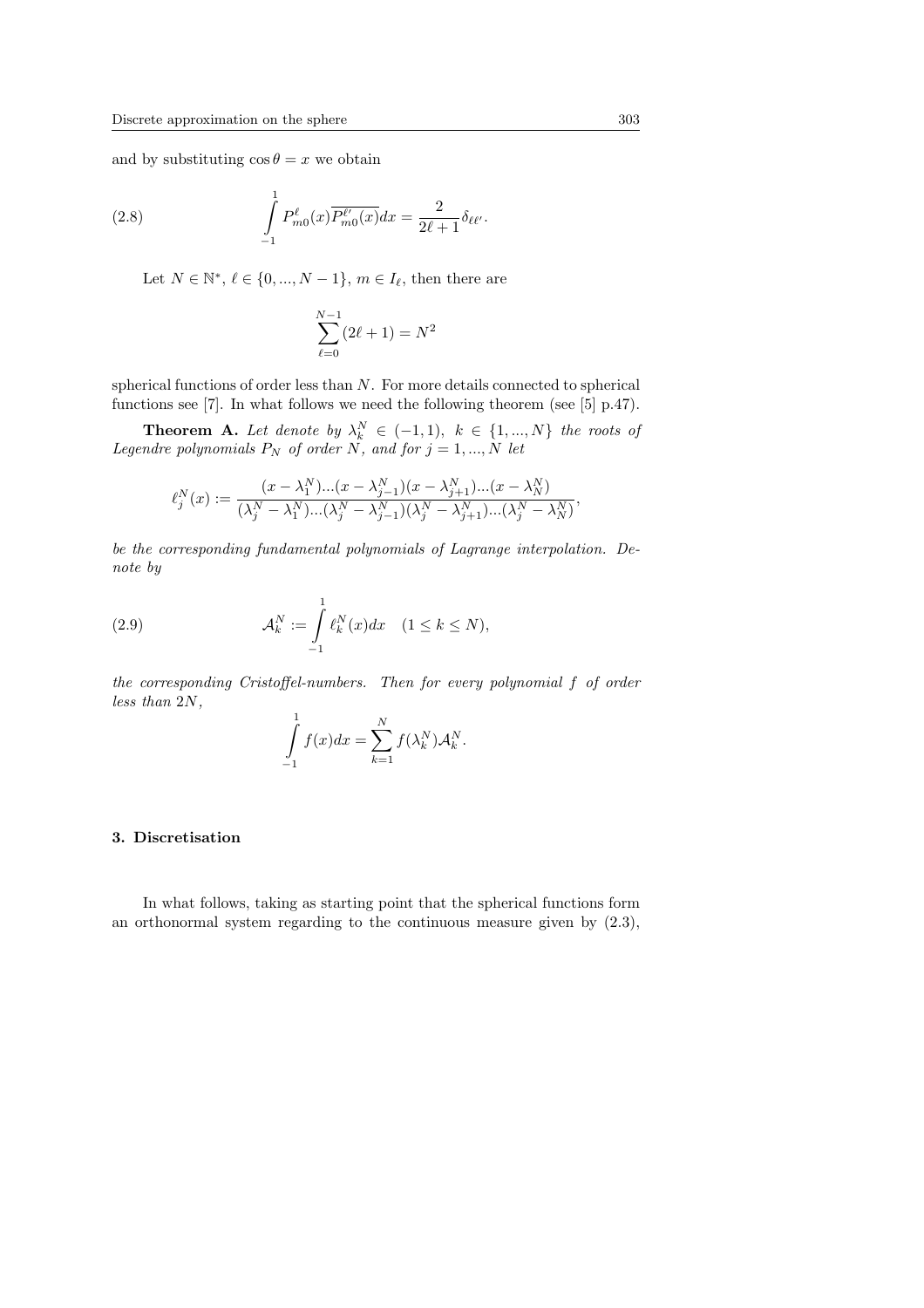we will give the set of nodal points in  $[0, \pi] \times [0, 2\pi]$  and the discrete measure regarding to the orthonormality property is also valid. Let denote by

(3.1) 
$$
X = \{z_{kj} = (\theta_k, \varphi_j) = \left(\arccos \lambda_k^N, \frac{2\pi j}{2N+1}\right) : k = \overline{1, N}, j = \overline{0, 2N}\}
$$

the set of nodal points, and

$$
\mu_N(z_{kj}) := \frac{\mathcal{A}_k^N}{2(2N+1)}.
$$

Let define the following discrete integral on the set of nodal points  $X$ 

(3.2) 
$$
\int\limits_X f d\mu_N := \sum_{k=1}^N \sum_{j=0}^{2N} f(z_{kj}) \mu_N(z_{kj}) = \sum_{k=1}^N \sum_{j=0}^{2N} f(\theta_k, \varphi_j) \frac{\mathcal{A}_k^N}{2(2N+1)}.
$$

**Theorem 3.1.** Let  $N \in \mathbb{N}$ ,  $N \geq 1$ , then the finite collection of normalized spherical functions

$$
\{\sqrt{2\ell+1}t_{m0}^{\ell}: S^2\to\mathbb{C}\,|\,m\in I_{\ell},\ \ell\in\{0,...,N-1\}\}
$$

form an orthonormal system on the set of nodal points X regarding to the discrete integral defined by  $(3.2)$ , i.e

(3.3) 
$$
\sqrt{2\ell+1}\sqrt{2\ell'+1}\int\limits_X t_{m0}^{\ell} \overline{t_{p0}^{\ell'}} d\mu_N = \delta_{\ell\ell'}\delta_{mp}
$$

$$
(\ell, \ell' < N, m \in I_{\ell}, p \in I_{\ell'}).
$$

Proof. Using the definition of the discrete measure and properties of the roots of order  $2N + 1$  of the unity, the left side of  $(3.3)$  is equal to

$$
\sqrt{2\ell+1}\sqrt{2\ell'+1}\int_{X} t_{m0}^{\ell} \overline{t_{p0}^{\ell'}} d\mu_{N} =
$$
  
=  $\sqrt{2\ell+1}\sqrt{2\ell'+1}\sum_{k=1}^{N} \sum_{j=0}^{2N} t_{m0}^{\ell}(\theta_k, \varphi_j) \overline{t_{p0}^{\ell'}(\theta_k, \varphi_j)} \frac{\mathcal{A}_k^{N}}{2(2N+1)} =$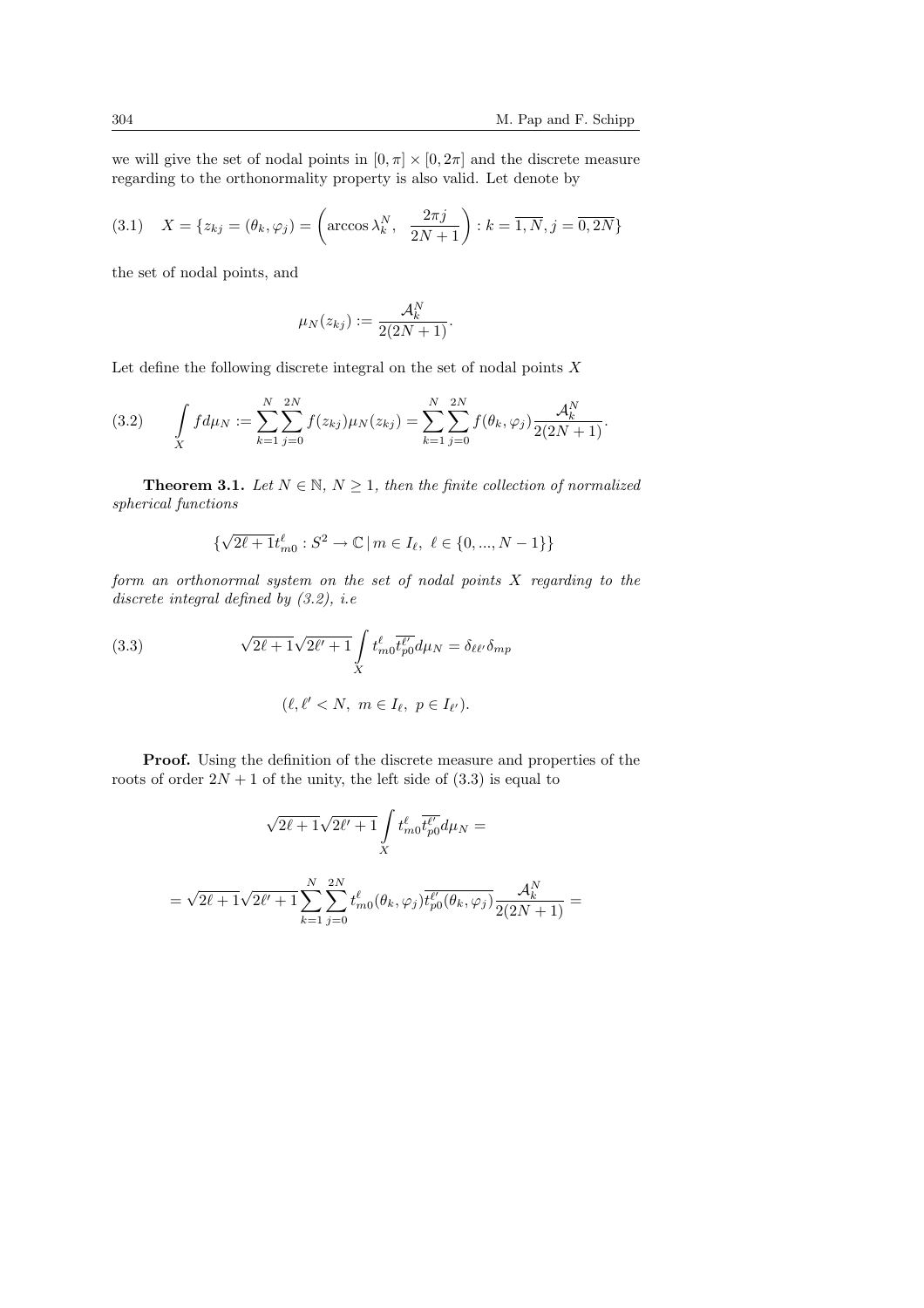$$
=\sqrt{2\ell+1}\sqrt{2\ell'+1}\sum_{k=1}^N{\cal P}^\ell_{m0}(\lambda_k^N)\overline{{\cal P}^{\ell'}_{p0}(\lambda_k^N)}\frac{{\cal A}^N_k}{2(2N+1)}\sum_{j=0}^{2N}e^{i(m-p)\frac{2\pi j}{2N+1}}=
$$

(3.4) 
$$
= \begin{cases} 0, & m \neq p, \\ \frac{1}{2}\sqrt{2\ell+1}\sqrt{2\ell'+1} \sum_{k=1}^{N} P_{m0}^{\ell}(\lambda_{k}^{N}) \overline{P_{m0}^{\ell'}(\lambda_{k}^{N})} \mathcal{A}_{k}^{N}, & m = p. \end{cases}
$$

Taking into account that  $grP_{m0}^{\ell}P_{m0}^{\ell'} = \ell + \ell' < 2N$ , we can apply Theorem A and using the relation (2.8) we obtain

$$
\frac{1}{2}\sqrt{2\ell+1}\sqrt{2\ell'+1}\sum_{k=1}^{N}P_{m0}^{\ell}(\lambda_{k}^{N})\overline{P_{m0}^{\ell'}(\lambda_{k}^{N})}\mathcal{A}_{k}^{N} =
$$
\n
$$
= \frac{1}{2}\sqrt{2\ell+1}\sqrt{2\ell'+1}\int_{-1}^{1}P_{m0}^{\ell}(x)\overline{P_{m0}^{\ell'}(x)}dx =
$$
\n
$$
= \frac{1}{2}\sqrt{2\ell+1}\sqrt{2\ell'+1}\frac{2}{2\ell+1}\delta_{\ell\ell'} = \begin{cases} 0, & \ell \neq \ell', \\ 1, & \ell = \ell'. \end{cases}
$$

In [8] P. Barone proved that the discrete harmonics transform operator of the function f evaluated on the lattice  $\mathcal L$  (similar defined as X) has orthonormal columns.

Next we will prove that the discrete integral defined by (3.2) tends to the invariant measure on  $SU(2)$  given by  $(2.3)$ , namely

**Theorem 3.2.** For all  $f \in C(S^2)$ ,

$$
\lim_{N \to \infty} \int\limits_X f d\mu_N = \int\limits_{S^2} f d\mu.
$$

**Proof.** Let denote by  $U = C(S^2)$ , and introduce the bounded linear **Proof.** Let denote by  $U = C(S^2)$ <br>functionals  $A_N(f) = \int_X f d\mu_N$ ,  $A(f) = \int_{S^2}$  $S<sup>2</sup>$  $fd\mu$ . Theorem 3.2 is a consequence of the Banach-Steinhaus theorem. We will check that all conditions of this theorem are satisfied for the functionals  $A_N: U \to \mathbb{C}$  and  $A: U \to \mathbb{C}$ . Let denote by  $Z$  the set of all spherical functions. It can be proved that  $Z$  is a dense subset of  $C(S^2)$  on the base of the Stone-Weierstrass theorem, because of the points of U are separated by the functions in Z. Namely if  $g, h \in SU[2]$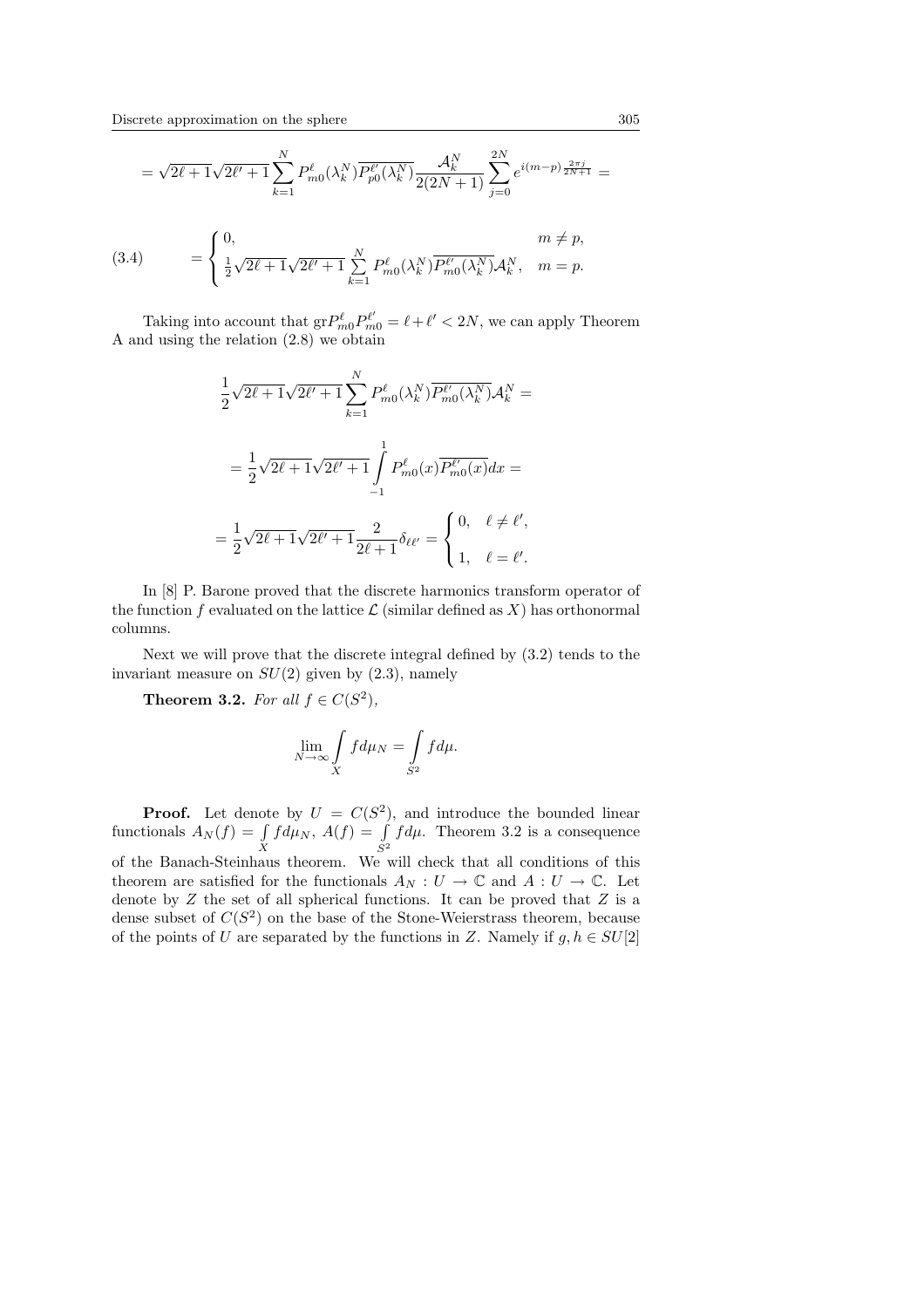so that  $g \neq h$ , then  $t_{10}^1(g) \neq t_{10}^1(h)$ . It is enough to prove that the product of two spherical functions can be expressed as a linear combination of spherical functions. This follows from properties of representations. It is well known that the direct product of two representations  $T^{\ell}$  and  $T^{\ell'}$  can be expressed as

 $\stackrel{\ell+\ell'}{\longleftarrow}$  $\sum_{k=\ell-\ell'} T^k$ . This implies that

$$
t_{mm'}^{\ell}t_{nn'}^{\ell'} = \sum_{k,j,j'} \overline{C(\ell,\ell',k,m,n,j)} C(\ell,\ell',k,m',n',j') t_{jj'}^{k},
$$

where  $C(\ell, \ell', k, m, n, j)$  are the so called Clebsh-Gordon coefficients. Because of orthonormality of elements  $t_{mm'}^{\ell}$  these coefficients can be computed in the following way:

$$
\overline{C(\ell, \ell', k, m, n, j)} C(\ell, \ell', k, m', n', j') =
$$
  
= 
$$
(2k+1) \frac{1}{16\pi^2} \int_{-2\pi}^{2\pi} \int_{0}^{\pi} \int_{0}^{\ell} t_{mm'}^{\ell} t_{nn'}^{\ell'} t_{jj'}^{\overline{k'}} \sin \theta d\theta d\varphi d\psi.
$$

Taking into account that  $t_{mm'}^{\ell}(g) = e^{i(m\varphi + m'\psi)} P_{mm'}^{\ell}(\cos\theta)$ , the above integral is different from zero only when  $m + n = j$  and  $m' + n' = j'$ . From this we get that if  $m' = n' = 0$ , then  $j' = 0$  and we obtain that

$$
t_{m0}^{\ell}t_{n0}^{\ell'} = \sum_{k,j,j'} \overline{C(\ell,\ell',k,m,n,j)} C(\ell,\ell',k,0,0,0) t_{j0}^k.
$$

From [5 p.48 (3.4.5)] it follows that  $A_N$  is a bounded linear operator, namely

$$
||A_N|| = \sum_{k=1}^{N} \sum_{j=0}^{2N} \frac{|\mathcal{A}_k^N|}{2(2N+1)} = \sum_{k=1}^{N} \frac{|\mathcal{A}_k^N|}{2} = 1 < \infty.
$$

From the orthonormality property it follows that for all  $z = t_{m0}^l \in Z$ , for all N so that  $l < N$   $A_N(z) - A(z) = 0$ , consequently  $\lim_{N \to \infty} |A_N(z) - A(z)| = 0$ ,  $z \in Z$ . Applying the Banach-Steinhaus theorem we get that

$$
|A_N(f) - A(f)| \to 0
$$
, for all  $f \in C(S^2)$ ,  $N \to \infty$ .

In fact Theorem 3.2 means that the limit of the 0-th disccrete Laplace-Fourier coefficient is equal by the 0-th Laplace-Fourier coefficient. In an analogous way can be proved that in general the discrete Laplace-Fourier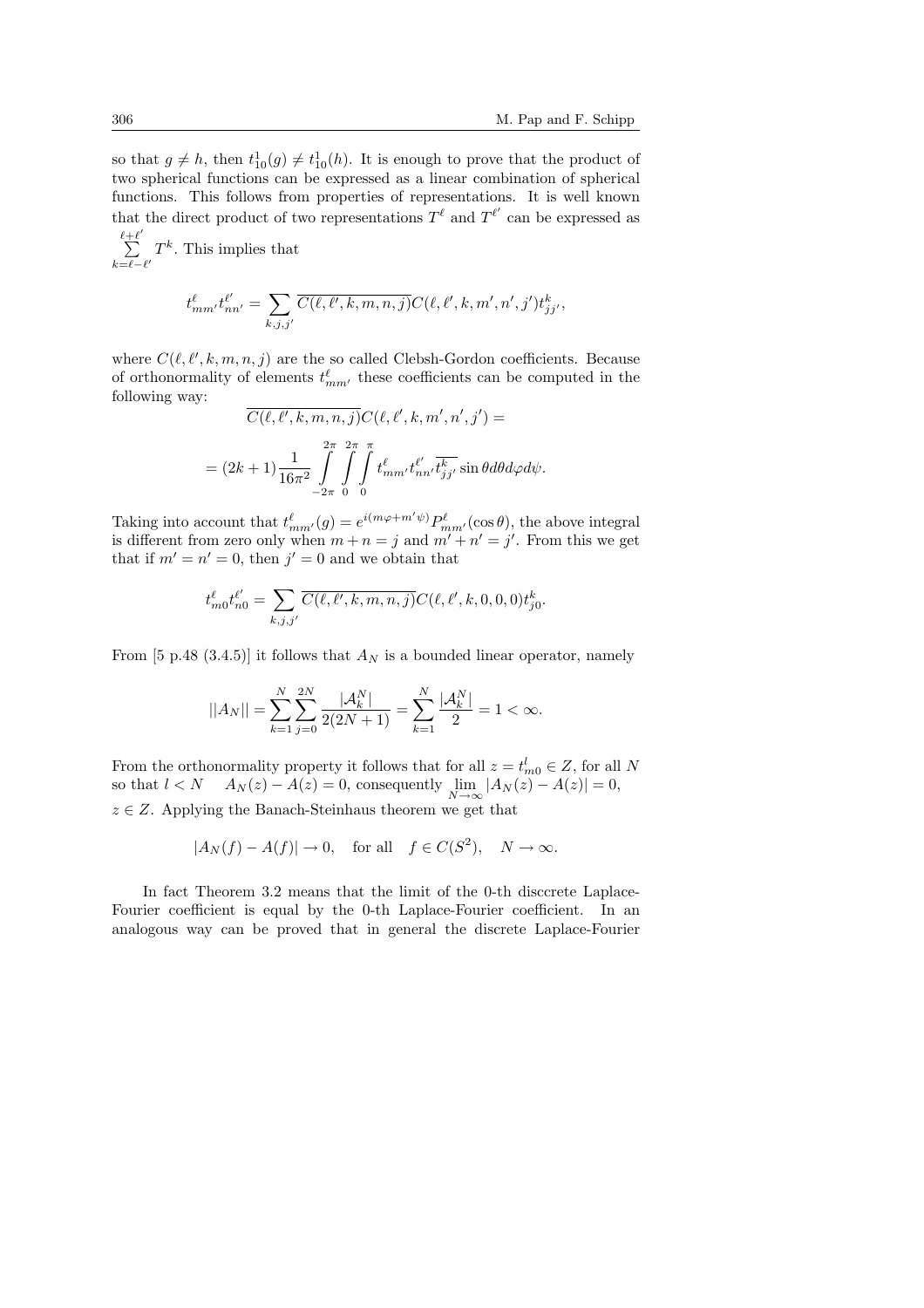coefficients of the function from  $C(S^2)$  tend to the corresponding Laplace-Fourier coefficients of  $f$ .

# 4.  $(C, \alpha)$  kernel of Laplace-Fourier series

Let denote  $g = a(\theta)k(\varphi)$ ,  $h = a(\theta')k(\varphi')$ . Let  $n < N$  and denote by

(4.1) 
$$
(I_{N,n}f)(g) = (I_{N,n}f)(\theta, \varphi) := \sum_{\ell=0}^{n} (2\ell+1) \sum_{k=-\ell}^{\ell} c_{\ell k}^{N} t_{k0}^{\ell}(\theta, \varphi),
$$

the *n*-th partial sum of discrete Laplace-Fourier series of f, where  $c_{\ell k}^N$  is given by

(4.2) 
$$
c_{\ell k}^N = \int_X \overline{t_{k0}^{\ell}} f d\mu_N = \sum_{m=1}^N \sum_{j=0}^{2N} f(\theta_m, \varphi_j) \overline{t_{k0}^{\ell}(\theta_m, \varphi_j)} \frac{\mathcal{A}_m^N}{2(2N+1)}.
$$

 $I_{N,n}f$  is *n*-th partial sum of the discrete Fourier-Laplace series of the function f defined on the unit sphere  $S^2$ . We can observe that

(4.3) (IN,nf)(θ, ϕ) =

$$
= \sum_{\ell=0}^{n} (2\ell+1) \sum_{k=-\ell}^{\ell} \left( \sum_{m=1}^{N} \sum_{j=0}^{2N} f(\theta_m, \varphi_j) \overline{t_{k0}^{\ell}(\theta_m, \varphi_j)} \frac{\mathcal{A}_m^N}{2(2N+1)} \right) t_{k0}^{\ell}(\theta, \varphi) =
$$
  

$$
= \int_{X} f(\theta', \varphi') \left( \sum_{l=0}^{n} (2\ell+1) \sum_{k=-\ell}^{\ell} \overline{t_{k0}^{\ell}(\theta', \varphi')} t_{k0}^{\ell}(\theta, \varphi) \right) d\mu_N.
$$

Let denote by

(4.4) 
$$
\chi^{\ell}(\theta,\theta',\varphi,\varphi') := \sum_{k=-\ell}^{\ell} \overline{t_{k0}^{\ell}(\theta',\varphi')} t_{k0}^{\ell}(\theta,\varphi).
$$

Taking into account that the representation  $T^{\ell}$  of  $SU(2)$  is unitary (see [7] p.284), and using that every element  $u := h^{-1}g \in SU(2)$  can be represented as

$$
u = vk(t)v^{-1}, v \in SU(2),
$$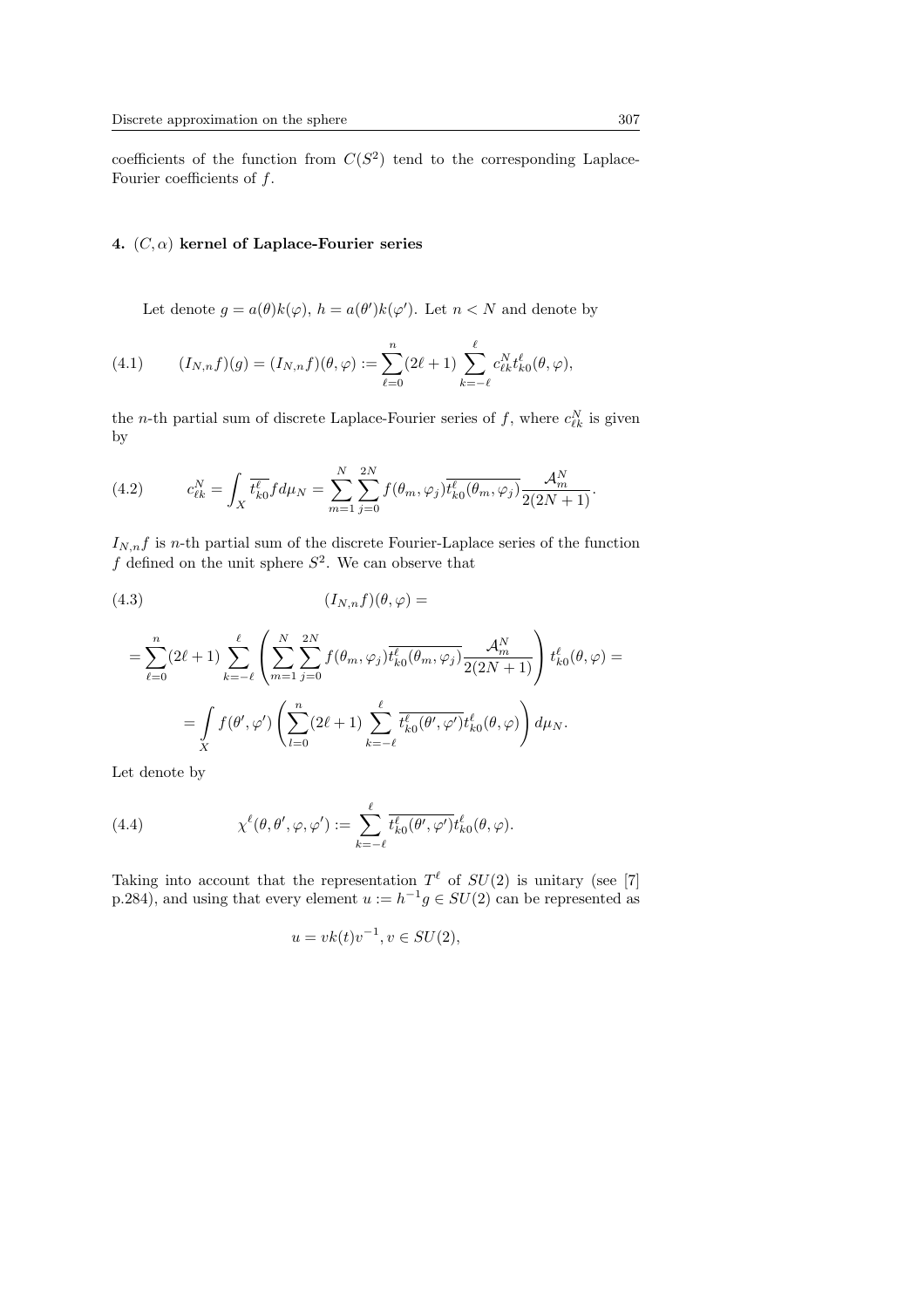we obtain that

(4.5) 
$$
\chi^{\ell}(\theta, \theta', \varphi, \varphi') = \chi^{\ell}(h^{-1}g) = \text{spur}(T^{\ell}(h^{-1}g)) = \text{spur}T^{\ell}(vk(t)v^{-1}) =
$$

$$
= \text{spur}T^{\ell}(v)T^{\ell}(k(t))T^{\ell}(v^{-1}) = \frac{\sin(\ell + 1/2)t}{\sin(t/2)}.
$$

Denote by

(4.6) 
$$
D_n(h^{-1}g) := \sum_{\ell=0}^n (2\ell+1) \chi^{\ell}(h^{-1}g)
$$

the kernel function. Then the discrete Fourier-Laplace sum can be expressed in the following way:

(4.7) 
$$
(I_{N,n}f)(g) = (I_{N,n}f)(\theta, \varphi) = \int\limits_X f(h)D_n(h^{-1}g)d\mu_N(h).
$$

It can be seen the analogy between the  $(I_{N,n}f)$  and the partial sum of the series  $(2.5):$ 

(4.8) 
$$
(S_n f)(g) = \int_{S^2} f(h) D_n(h^{-1}g) d\mu(h).
$$

Let denote by

(4.9) 
$$
K_n^{\alpha} := \frac{1}{A_n^{\alpha}} \sum_{\ell=0}^n A_{n-\ell}^{\alpha} (2\ell+1) \chi^{\ell}, \qquad A_n^{\alpha} := \frac{(\alpha+1)(\alpha+2)...(\alpha+n)}{n!},
$$

the  $(C, \alpha)$  kernels of the Laplace-Fourier series. It is easy to show that

$$
K_n^{\alpha} := \frac{1}{A_n^{\alpha}} \sum_{\ell=0}^n A_{n-\ell}^{\alpha-1} D_{\ell},
$$

consequently  $K_n^{\alpha}$  is a  $(C, \alpha)$  kernel and similarly to the trigonometric case (see [6] vol.I, chap.III.)  $K_n^{\alpha}$  corresponds to a  $(C, \alpha)$  summation method. From (1.14) of [1] we get that for  $\alpha = 2$ 

(4.10) 
$$
K_n^2 := \frac{1}{A_n^2} \sum_{\ell=0}^n A_{n-\ell}^2 (2\ell+1) \chi^{\ell} \ge 0.
$$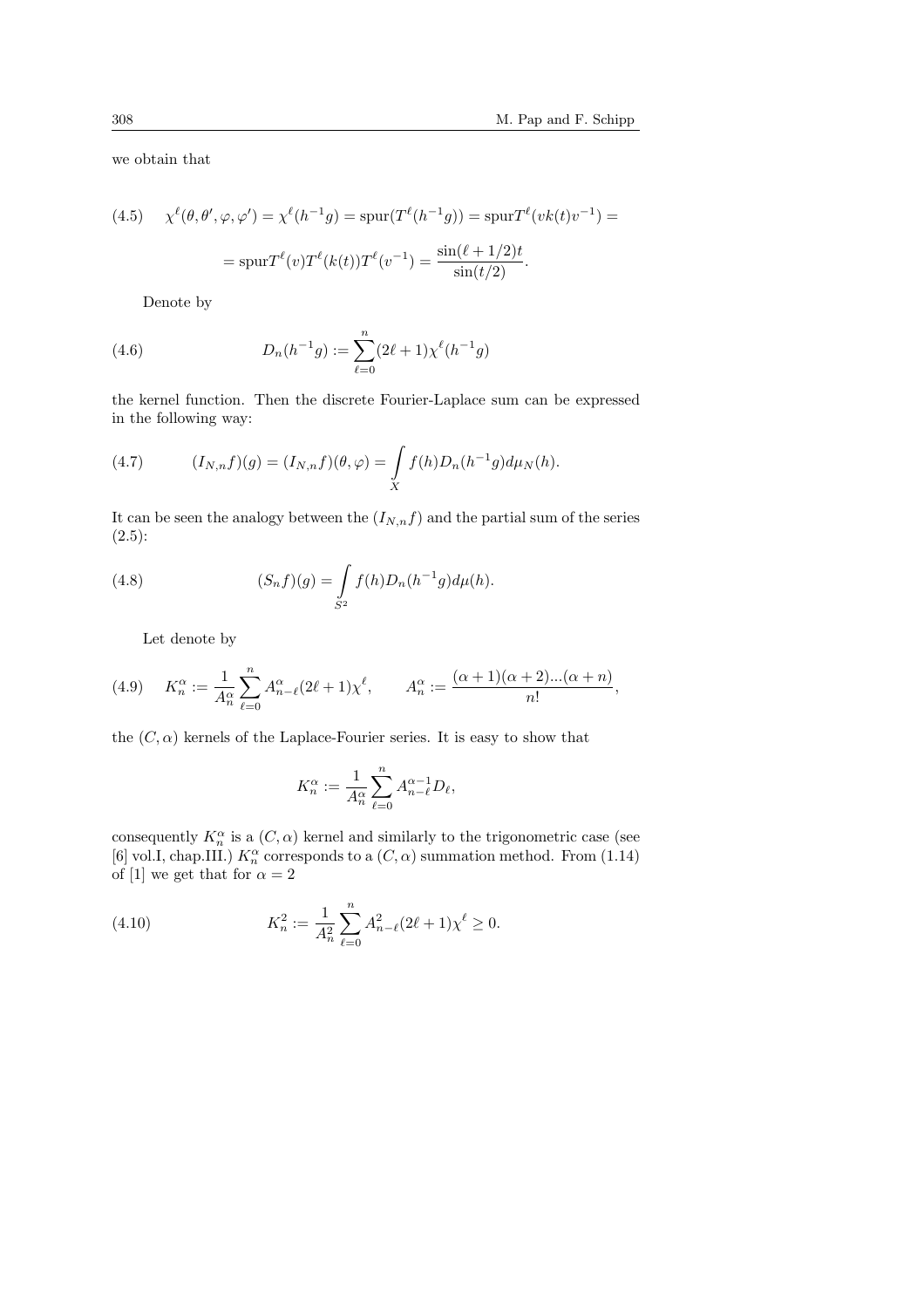Using the orthonormality property (2.4), (3.3) and the definition of  $\chi^k$  it is easy to check that

(4.11) 
$$
\int_{X} K_n^2(h^{-1}g) d\mu_N(h) = \int_{S^2} K_n^2(h^{-1}g) d\mu(h) = 1.
$$

The last two properties show that  $K_n^2$  has two important properties of Fejér kernel. Let introduce the analogue of de la Valée-Poussin kernel denoted by

(4.12) 
$$
M_n := \frac{1}{n^2} (A_{3n}^2 K_{3n}^2 - 2A_{2n}^2 K_{2n}^2 + A_n^2 K_n^2).
$$

Note that the partial sum of order n of  $M_n$  is equal to

$$
(4.13) \t\t S_n[M_n] = D_n.
$$

Let denote by  $\mathcal{T}_n = \text{span}\{t_{k0}^{\ell}, \ell \in \{0, 1, ..., n\}, k \in I_{\ell}\}.$  From the orthonormality property of spherical finctions and (4.13) follows that

$$
\int_{S^2} f(h)M_n(h^{-1}g)d\mu(h) = f(g), \text{ for all } f \in \mathcal{T}_n.
$$

Denote by (4.15)

$$
(\sigma_n f)(g) := \int_{S^2} f(h) K_n^2(h^{-1}g) d\mu(h), \quad (V_n f)(g) := \int_{S^2} f(h) M_n(h^{-1}g) d\mu(h)
$$

and

$$
(\sigma_{n,N}f)(g) := \int\limits_X f(h)K_n^2(h^{-1}g)d\mu_N(h),
$$

(4.16) 
$$
(V_{n,N}f)(g) := \int_{S^2} f(h)M_n(h^{-1}g)d\mu_N(h)
$$

$$
(f \in C(S^2), \quad g \in SU[2]).
$$

the continuous and discrete summmation processes corresponding to the  $K_n^2$ kernels and  $M_n$ .

**Theorem 4.1** For all  $f \in C(S^2)$ ,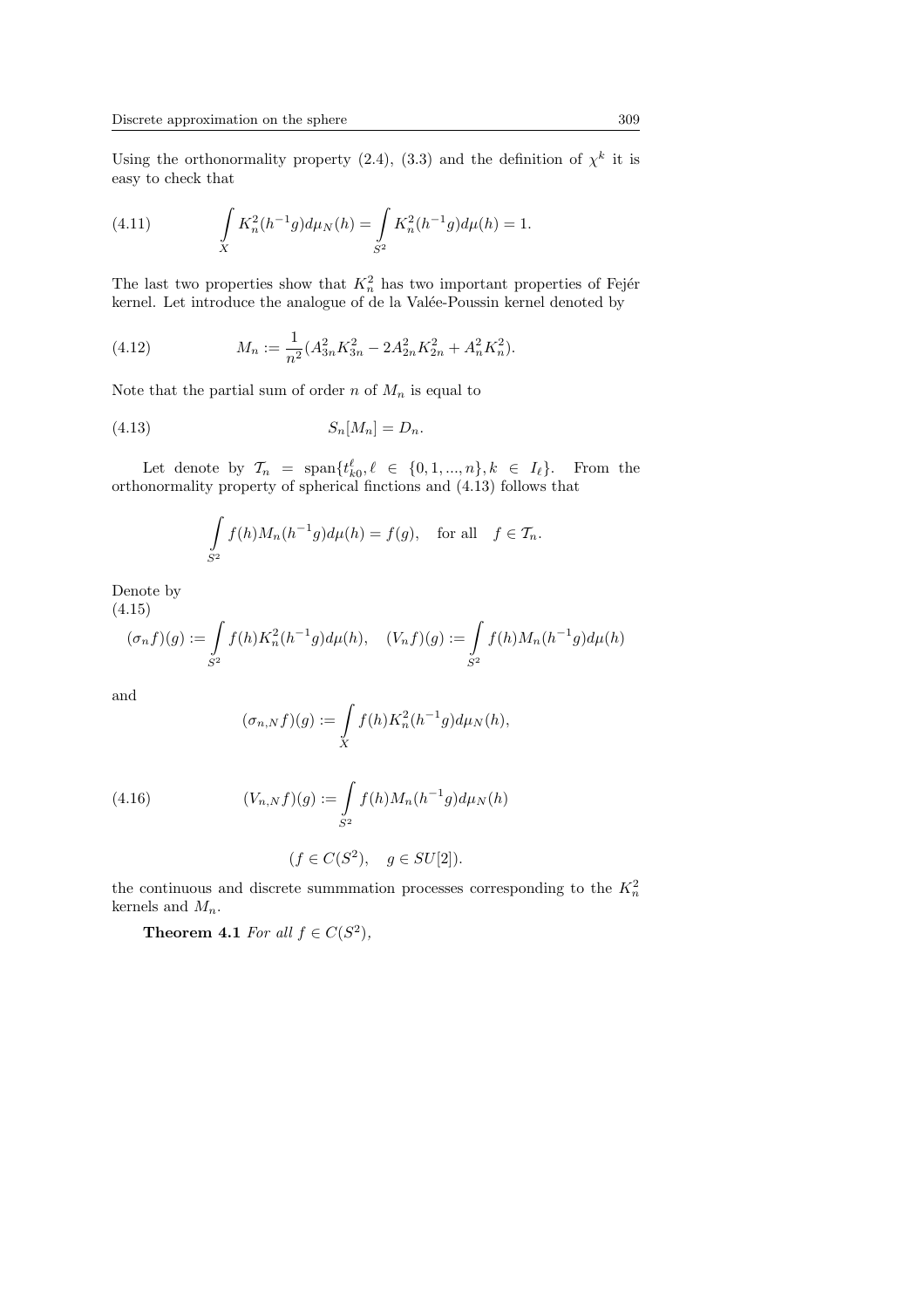1)

(4.17) 
$$
||\sigma_n f - f|| \to 0, \quad if \quad n \to \infty,
$$

2)

(4.18) 
$$
||V_nf-f|| \to 0 \quad if \quad n \to \infty
$$

3)

(4.19) 
$$
||\sigma_{n,N}f-f|| \to 0, \quad if \quad N, n \to \infty, \quad so \; that \quad n < N,
$$

4)

$$
(4.20) \t\t ||V_{n,N}f-f|| \to 0 \t if \t n \to \infty, \t so that \t 3n < N,
$$

where the norm is the maximum norm.

Proof. In the proof of Theorem 3.2 we have already showed that the set Z of all spherical functions is dense in  $C(S^2)$ . From (4.10) and (4.11) we obtain that  $||\sigma_n f|| \le ||f||$  for all  $f \in C(S^2)$ , consequently the linear operators  $\sigma_n$ :  $C(S^2) \to \mathbb{C}$  are uniformly bounded. Let denote by  $\sigma : C(S^2) \to \mathbb{C}$ ,  $\sigma f := f$  the identity operator. Because of orthonormality property of spherical functions we get that for every  $z = t_{k0}^{\ell}$  from Z, if  $n \to \infty$  then  $\sigma_n t_{k0}^{\ell} =$  $A_{n-\ell}^2$  $A_n^2$  $t_{k0}^{\ell} \rightarrow t_{k0}^{\ell},$ consequently for all  $z \in Z$ 

$$
\lim_{n \to \infty} ||\sigma_n z - \sigma z|| = 0.
$$

Applying the Banach-Steinhaus theorem we get that (4.17) is true.

From  $(4.10)$  and  $(4.11)$  we obtain that

$$
||V_nf|| \leq \frac{1}{n^2}(A_{3n}^2 + 2A_{2n}^2 + A_n^2)||f|| \leq 25||f||.
$$

Consequently  $V_n : C(S^2) \to \mathbb{C}$  are also uniformly bounded. If  $l \leq n$ , then  $V_n t_{k0}^{\ell} = t_{k0}^{\ell}$ . In analogous way as before we get that (4.18) is true. The proof of  $(4.19)$  and  $(4.20)$  is similar.

As in the case of one variable trigonometric interpolation (see [6] vol.II, Chap.5) arises the question if we could compare the behaviour of  $(I_{N,n}f)$  and  $(S_n f)$ ?

The behaviour of  $(I_{N,n}f)$  and  $(S_nf)$  in norm will be the same if we could prove the equivalence of the norms genereted by the continuous  $(d\mu)$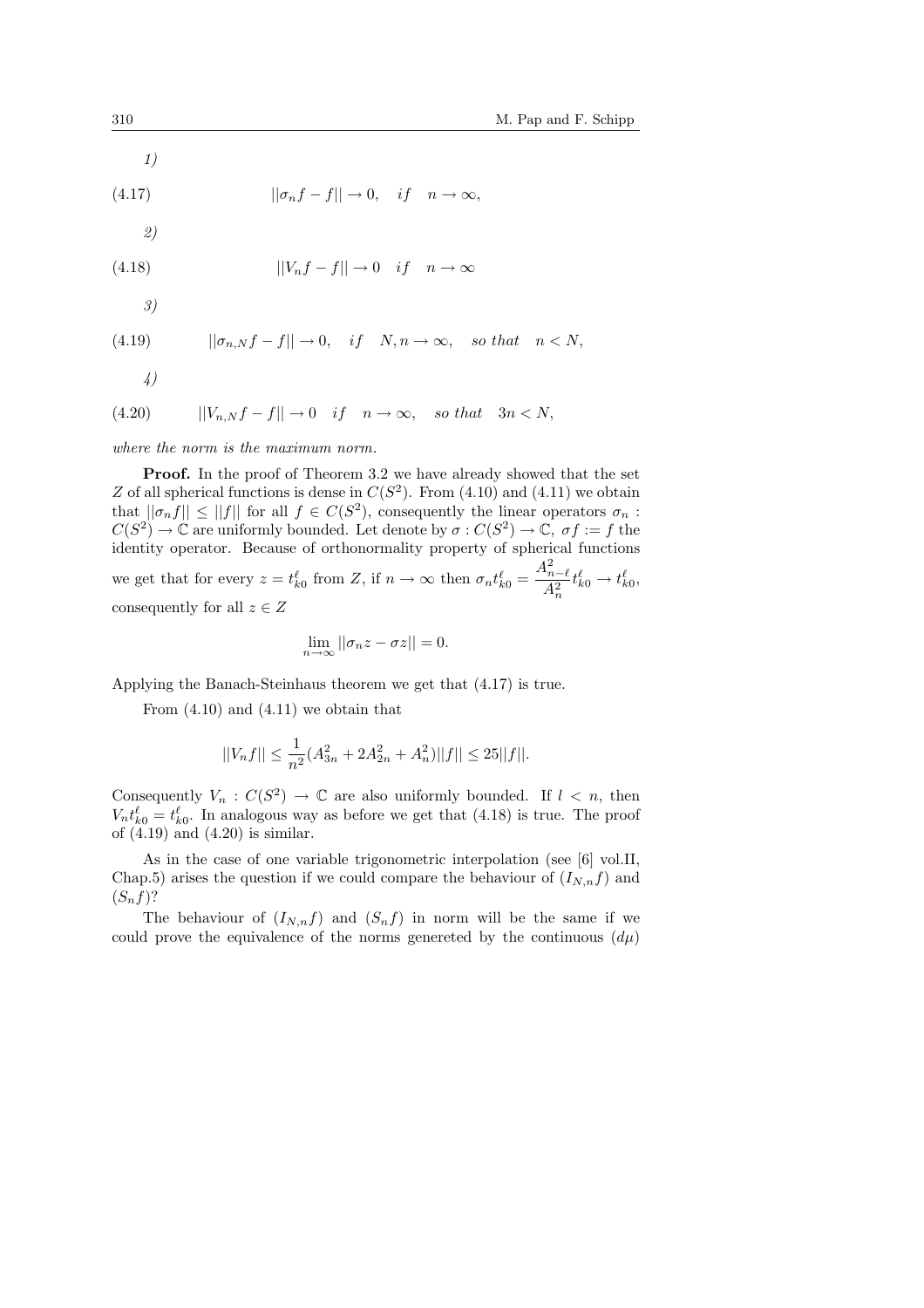and discrete  $(d\mu_N)$  measures. In one variable case the basic tool to prove the equivalence of the norms is the so called Marczinkievicz inequality (see [6] vol.II, p.30). In what follows we will prove Marczinkievicz type inequality regarding to the spherical polynomials in the system  $t_{m0}^{\ell}$ .

## 5. Marcinkiewicz type inequalities

**Theorem 5.1.** Let n, N be positive integers so that  $3n < N$ . Consider a linear combination of spherical functions of order n of the following form

(5.1) 
$$
S(g) = \sum_{l=0}^{n} (2l+1) \sum_{k=-l}^{l} c_{lk}^{N} t_{k0}^{l}(\theta, \varphi).
$$

Then there exist constants A and  $A_p$ , depending only on p, such that

(5.2) 
$$
\left(\int_{S^2} |S(g)|^p d\mu_N\right)^{1/p} \le A \left(\int_{S^2} |S(g)|^p d\mu\right)^{1/p} \quad (1 \le p \le +\infty)
$$

and

(5.3) 
$$
\left(\int_{S^2} |S(g)|^p d\mu\right)^{1/p} \leq A_p \left(\int_{S^2} |S(g)|^p d\mu_N\right)^{1/p} \quad (1 < p < +\infty).
$$

**Proof.** Let S be a linear combination of spherical functions of order  $n$ , then

(5.4) 
$$
S_n[S](x) = S(x) = \int_{S^2} S(y)D_n(y^{-1}x)dy.
$$

We can substitute  $D_n$  in formula (5.4) by any linear combination of spherical functions of which partial sum of order n is  $D_n$ . One of these functions is  $M_n$ defined by formula (4.12).

We observe that

(5.5) 
$$
A_{3n}^2 + 2A_{2n}^2 + A_n^2 =
$$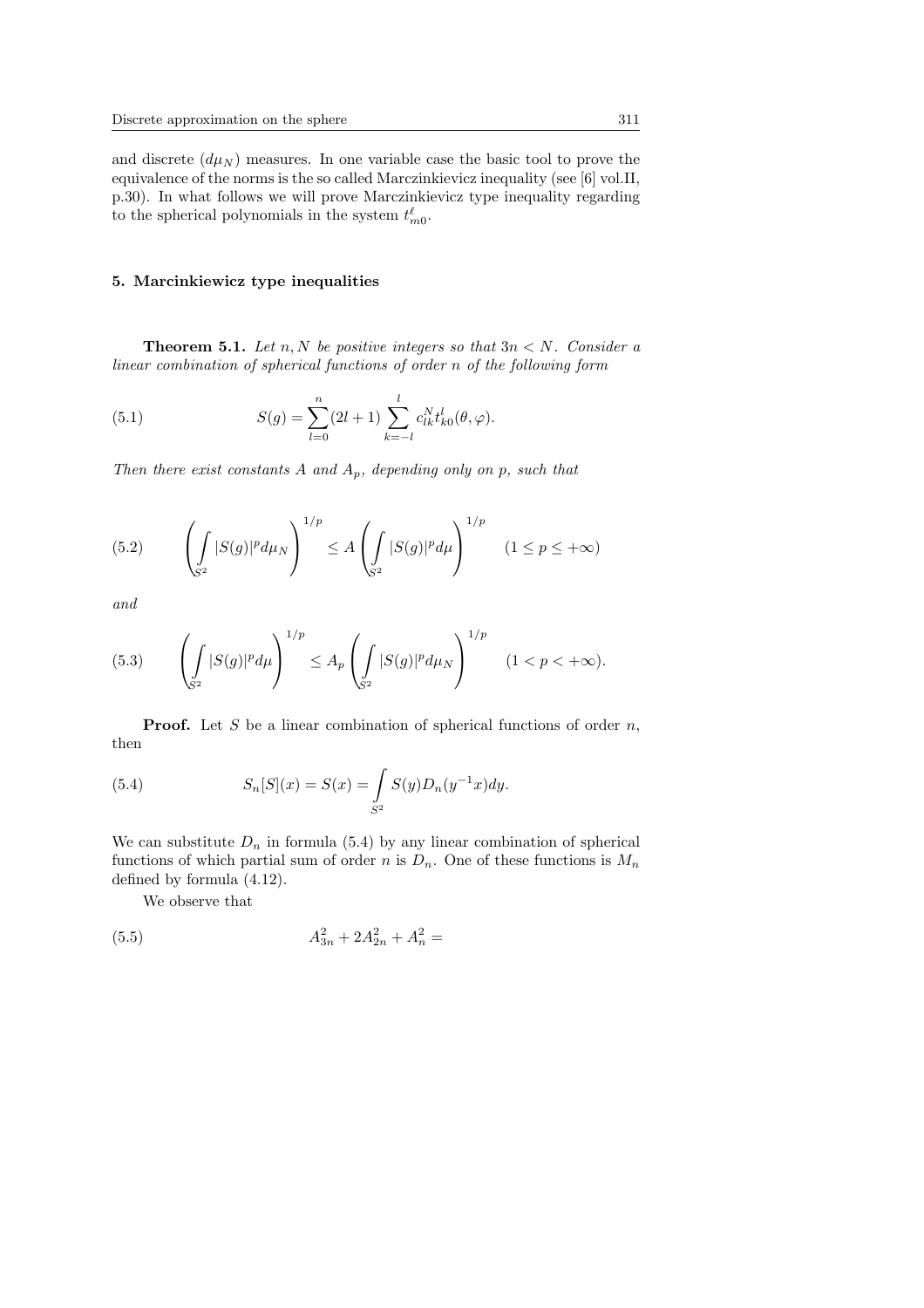$$
= \frac{1}{2}[(3n+1)(3n+2) + 2(2n+1)(2n+2) + (n+1)(n+2)] = (3n+2)^2.
$$

Replacing in (5.4)  $D_n$  by  $M_n$  we have

$$
(5.6)\qquad \qquad |S(x)| =
$$

$$
\begin{aligned}&\qquad=\left|\int\limits_{\mathbb{S}^2}S(y)M_n(y^{-1}x)dy\right|=\left|\int\limits_{\mathbb{S}^2}S(y)\frac{1}{n^2}(A_{3n}^2K_{3N}^2-2A_{2n}^2K_{2n}^2+A_n^2K_n^2)dy\right|\leq\\ &\leq\frac{1}{n^2}A_{3n}^2\int\limits_{S^2}|S(y)|K_{3n}^2dy+\frac{1}{n^2}2A_{2n}^2\int\limits_{S^2}|S(y)|K_{2n}^2dy+\frac{1}{n^2}A_n^2\int\limits_{S^2}|S(y)|K_n^2dy.\end{aligned}
$$

Let  $n \geq 2$  and  $\Phi$  be a nondecreasing convex function, and  $p(x) \geq 0$ , then

(5.7) 
$$
\Phi\left(\int pg\right) \leq \int p\Phi(g).
$$

Because  $K_n^2$  is a positive kernel from (4.10), (4.11) and from the properties of Φ we get

$$
\Phi\left(\frac{1}{4^2}|S(x)|\right) \le \Phi\left(\frac{n^2}{(3n+2)^2}|S(x)|\right) \le \frac{1}{(3n+2)^2}A_{3n}^2\Phi\left(\int\limits_{S^2}|S(y)|K_{3n}^2dy\right) +
$$

$$
(5.8)
$$
\n
$$
+\frac{1}{(3n+2)^2} 2A_{2n}^2 \Phi \left( \int_{S^2} |S(y)| K_{2n}^2 dy \right) + \frac{1}{(3n+2)^2} A_n^2 \Phi \left( \int_{S^2} |S(y)| K_n^2 dy \right) \le
$$
\n
$$
\le \frac{1}{(3n+2)^2} A_{3n}^2 \int_{S^2} \Phi(|S(y)|) K_{3n}^2 dy + \frac{1}{(3n+2)^2} 2A_{2n}^2 \int_{S^2} \Phi(|S(y)|) K_{2n}^2 dy + \frac{1}{(3n+2)^2} A_n^2 \int_{S^2} \Phi(|S(y)|) K_n^2 dy.
$$

Considering the discrete integral of the last inequality we obtain

$$
\int\limits_X \Phi\left( \frac{1}{4^2} |S(x)| \right) d\mu_N(x) \leq \frac{1}{(3n+2)^2} A_{3n}^2 \int\limits_X \left[ \int\limits_{S^2} \Phi(|S(y)|) K_{3n}^2 d\mu y \right] d\mu_N(x) +
$$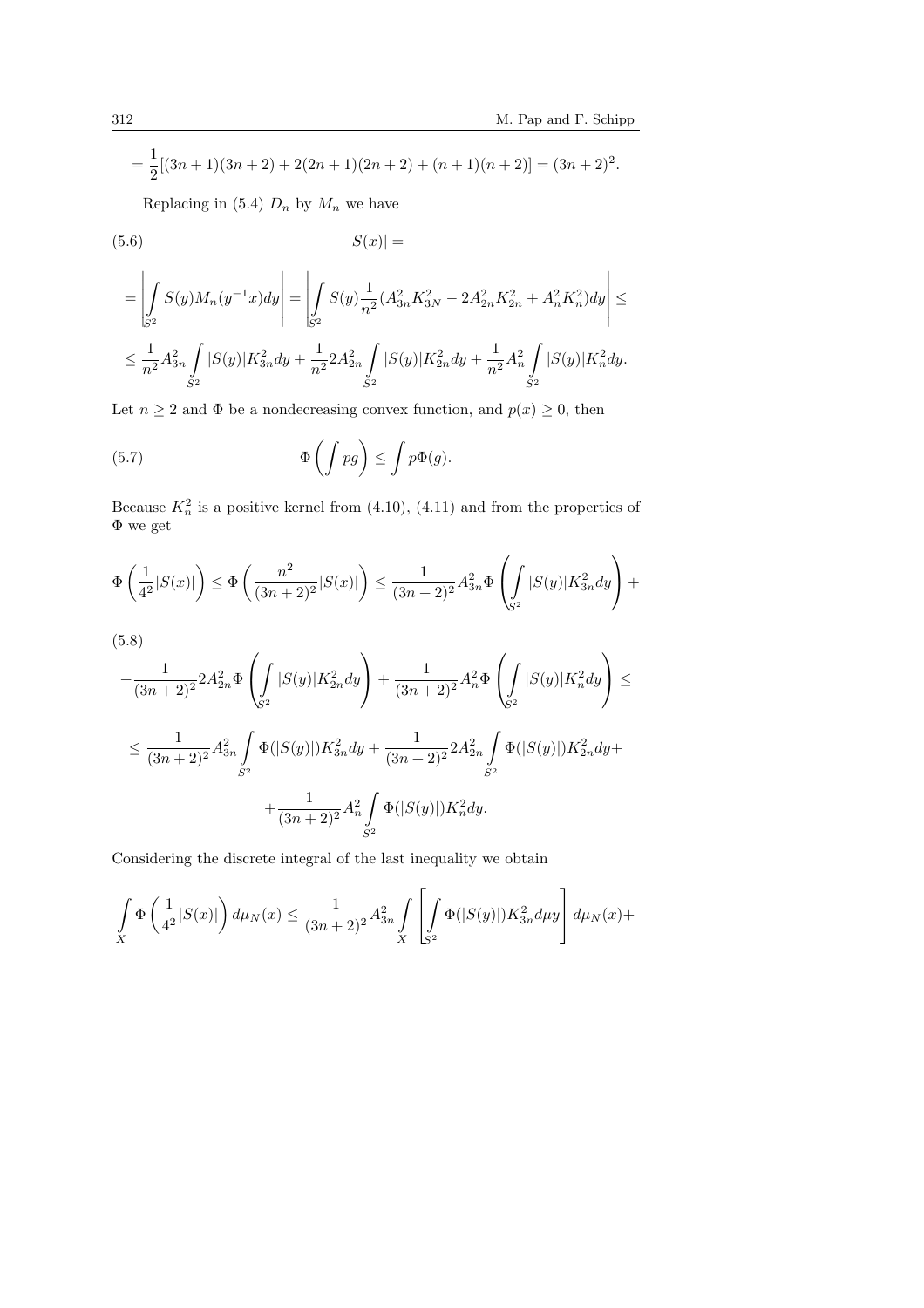$$
+\frac{1}{(3n+2)^2} 2A_{2n}^2 \int\limits_X \left[ \int\limits_{S^2} \Phi(|S(y)|) K_{2N}^2 d\mu y \right] d\mu_N(x) +
$$

(5.9) 
$$
+\frac{1}{(3n+2)^2}A_n^2\int\limits_X\left[\int\limits_{S^2}\Phi(|S(y)|)K_n^2d\mu y\right]d\mu_N(x).
$$

Interchanging the order of the integration and taking into account (4.11) we get

(5.10) 
$$
\int_{X} \Phi\left(\frac{1}{4^2}|S(x)|\right) d\mu_N(x) \le \frac{1}{(3n+2)^2} A_{3n}^2 \int_{S^2} \Phi(|S(y)|) d\mu y +
$$

$$
+ \frac{1}{(3n+2)^2} 2A_{2n}^2 \int_{S^2} \Phi(|S(y)|) d\mu y + \frac{1}{(3n+2)^2} A_n^2 \int_{S^2} \Phi(|S(y)|) d\mu y =
$$

$$
= \int_{S^2} \Phi(|S(y)|) d\mu y
$$

If we consider  $\Phi(u) = u^p$  from (5.10) results that (5.2) is true and the absolute constant is  $A = 4^2$ .

Applying the representation theorem of Riesz we have: if  $1/p + 1/p' = 1$ , then

(5.11) 
$$
\left(\int_{S^2} |S|^p d\mu\right)^{1/p} = \sup_{||g||_{p'}=1} \left|\int_{S^2} Sg d\mu\right| = \sup_{||g||_{p'}=1} \left|\int_{S^2} Sg_{n}[g] d\mu\right| =
$$

$$
= \sup_{||g||_{p'}=1} \left|\int_{S^2} Sg_{n}[g] d\mu_{N}\right| \le \sup_{||g||_{p'}=1} \left(\int_{S^2} |S|^p d\mu_{N}\right)^{1/p} \left(\int_{S^2} |S_n[g]|^{p'} d\mu_{N}\right)^{1/p'} =
$$

$$
= \left( \int |S|^p d\mu_N \right)^{1/p} \sup_{||g||_{p'}=1} \left( \int |S_n[g]|^{p'} d\mu_N \right)^{1/p'} \leq A_p \left( \int |S|^p d\mu_N \right).
$$

Using (5.2) we obtain

(5.12) 
$$
\left(\int |S_n[g]|^{p'} d\mu_N\right)^{1/p'} \leq A \left(\int |S_n[g]|^{p'} d\mu\right)^{1/p'}.
$$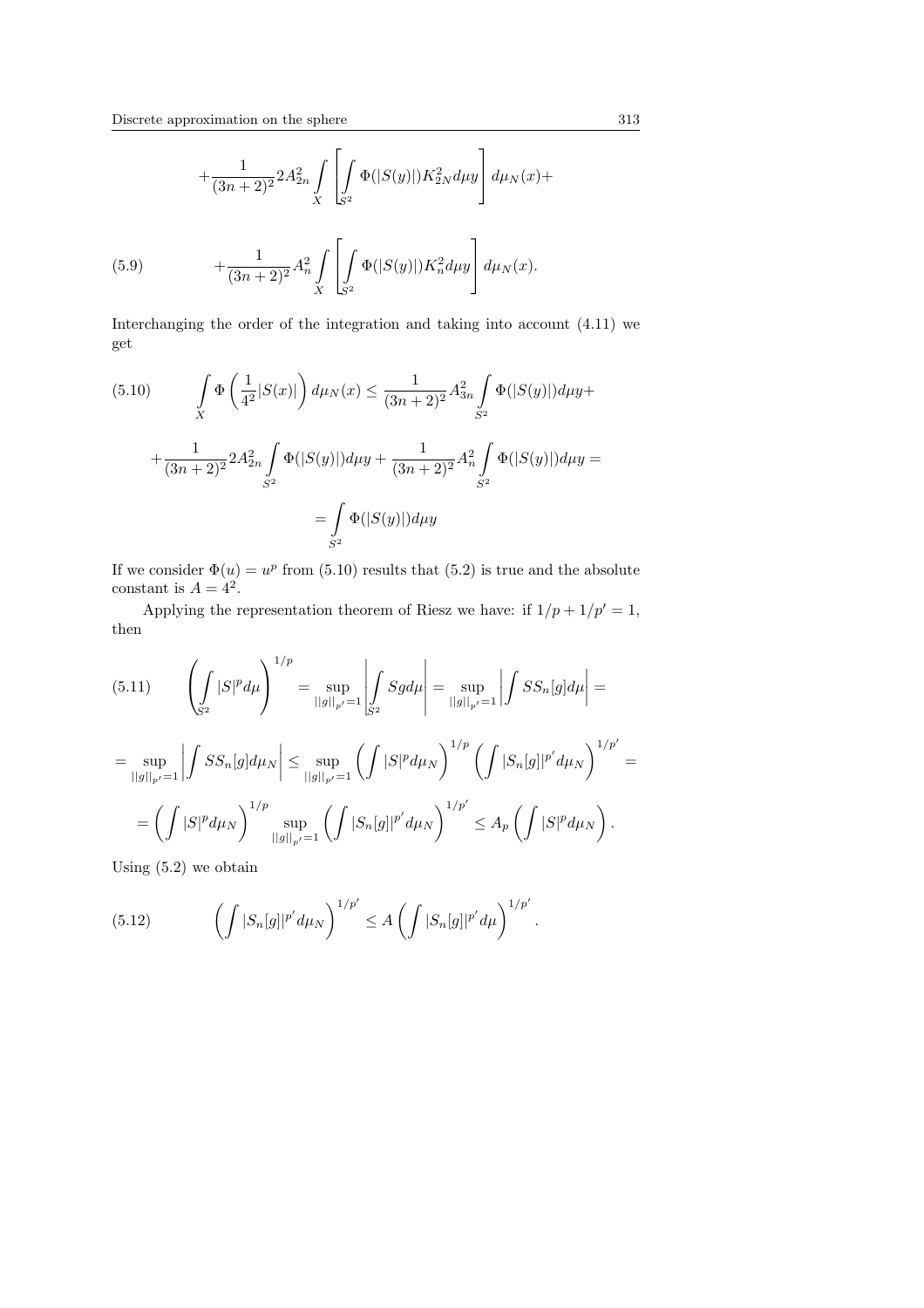It is easy to see that there exists a number  $R_{p'}$  independent from n and g so that

(5.13) 
$$
\sup_{||g||_{p'}=1} \left( \int |S_n[g]|^{p'} d\mu \right)^{1/p'} < R_{p'}.
$$

Let denote  $A_n := AR_{n'}$ , for this constant (5.3) is true.

## Bibliography

- [1] Askey R. and Gasper G., Positive Jacobi polynomial sums II., Amer. J. Math., 98 (1976), 709-737.
- [2] Askey R., Mean convergence of orthogonal series and Lagrange interpolation, Acta Math. Acad. Sci. Hung., 23 (1972), 71-85.
- [3] Andreuws G., Askey R. and Roy R., Special functions, Encyclopedia of Mathematics and its Applicatins 71, Cambridge University Press, Cambridge, 1999.
- [4] **Erdős P. and Turán P.**, On interpolation I. Quadrature and mean convergence in the Lagrange interpolation, Ann. Math., 38 (2) (1937), 112-118.
- [5] Szegő G., *Orthogonal polynomials*, Amer. Math. Soc. Colloq. Publ. 23, AMS, Providence, R.I., 1967.
- [6] Zygmund A., Trigonometric series, Vol.I. and II., Cambridge University Press, Cambridge, 1957.
- [7] Warzyn'czyk A., Group representations and special functions, D. Reidel Publishing Comp., Kluwer Acad. Publ. Gr. and Polish Sci. Publ., Warszawa, 1984.
- [8] Barone P., A discrete orthogonal transform based on spherical harmonics, Elsevier Science Publisher B.V. (North-Holland), (1990), 29-34.
- [9] **Bokor J. and Schipp F.**,  $L^{\infty}$  system approximation generated by  $\varphi$ summation, *IFAC AUTOMATICA J.*, **33** (1997), 2019-2024.